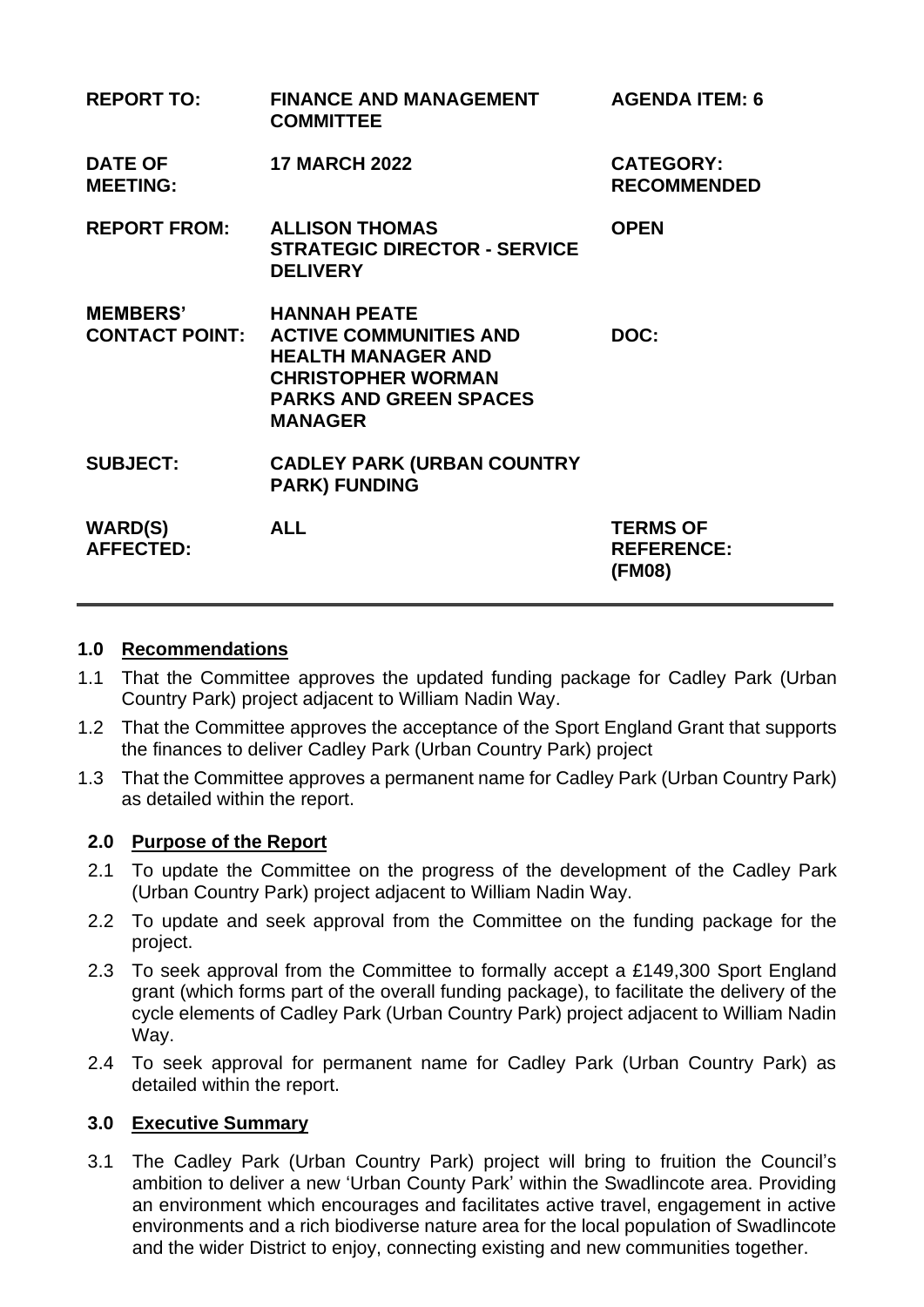- 3.2 Overall capital funding for the project of £1,106,900, comprises a combination of Section 106 funding, Capital Fund**,** Sport England, and Commuted sums. There is also a sum set aside for site activation. There are further commuted sums for site maintenance, with more anticipated as the overall site develops.
- 3.3 The project was approved at Planning Committee on the 8 March 2022.
- 3.4 If approved at this Committee, the successful contractors will be appointed and can be mobilised and be on site within a month. With an anticipated completion date of October 2022 to launch and be open for public use.
- 3.5 Cadley Park will provide connectivity from existing to new housing communities, connect the National Cycle route 63 to the town centre and lead it across the site towards East Staffordshire. The project will also support the delivery of the County's proposed Local Cycling and Walking Infrastructure Plan, the Key Cycle Network (KCN) and the Districts Local Cycle Network (LCN) that has previously been presented to the Council's Overview and Scrutiny Committee.
- 3.6 The project is supported by a wide range of partners including the National Forest Company, local primary and secondary schools, Active South Derbyshire, Sustrans, Active Derbyshire, leisure providers, British Cycling and Sport England.

# **4.0 Detail**

- 4.1 The Cadley Park (Urban Country Park) project will bring to fruition the Council's ambition to deliver a new 'Urban County Park' within the Swadlincote area. Providing an environment which encourages and facilitates active travel, engagement in active environments and a rich biodiverse nature area for the local population of Swadlincote and the wider District to enjoy, connecting existing and new communities together.
- 4.2 Cadley Park (Urban Country Park) will be 3.89 hectares in size and will form part of a partially realised masterplan for the redevelopment of a former coalfield site.
- 4.3 The Cadley Park site is set in the surrounding context of a proposed 'Urban County Park', including car park, restaurant, visitor centre and golf course, all of which will support increasing dwell time and shows the co-location of welfare facilities and a wideranging leisure mix. This creates a destination for the Swadlincote Urban Core, enables cross pollination of facilities and ensures the site will become a significant destination for the local area. It will be a place where people can start, stop, stay, and explore.
- 4.4 The Urban Park is located close to established housing in Newhall, new housing on the former coalfield site and a planned revamped community football facility at Oversetts Road. The Oversetts Road site will also provide welfare facilities for Cadley Park, where individuals can purchase refreshments and access toilet facilities and parking for those who are unable to access the site via active travel means. This location has influenced the planned choice and mix of facilities for the site with links to these adjacent features via cycle paths and trails being a critical element of both this project and the overall masterplan.
- 4.5 The Council has worked with consultants, Turner & Townsend, who have been supporting the in-house project team in the continued development and delivery of the project. The consultants have provided technical expertise in landscape architecture, design, cost management, environmental management, and project management services throughout the life of the project. The finalised overview plans of the design for Cadley Park can be found within [Planning Application: DMPA/2021/1072.](https://southderbyshirepr.force.com/s/planning-application/a0b4J000004yee9/dmpa20211072)
- 4.6 The finalised plans illustrate the park boundaries and the facility mix of cycle features, pedestrian walkways, natural play, and environmental and biodiversity resources as well as its connectivity to the wider site and community.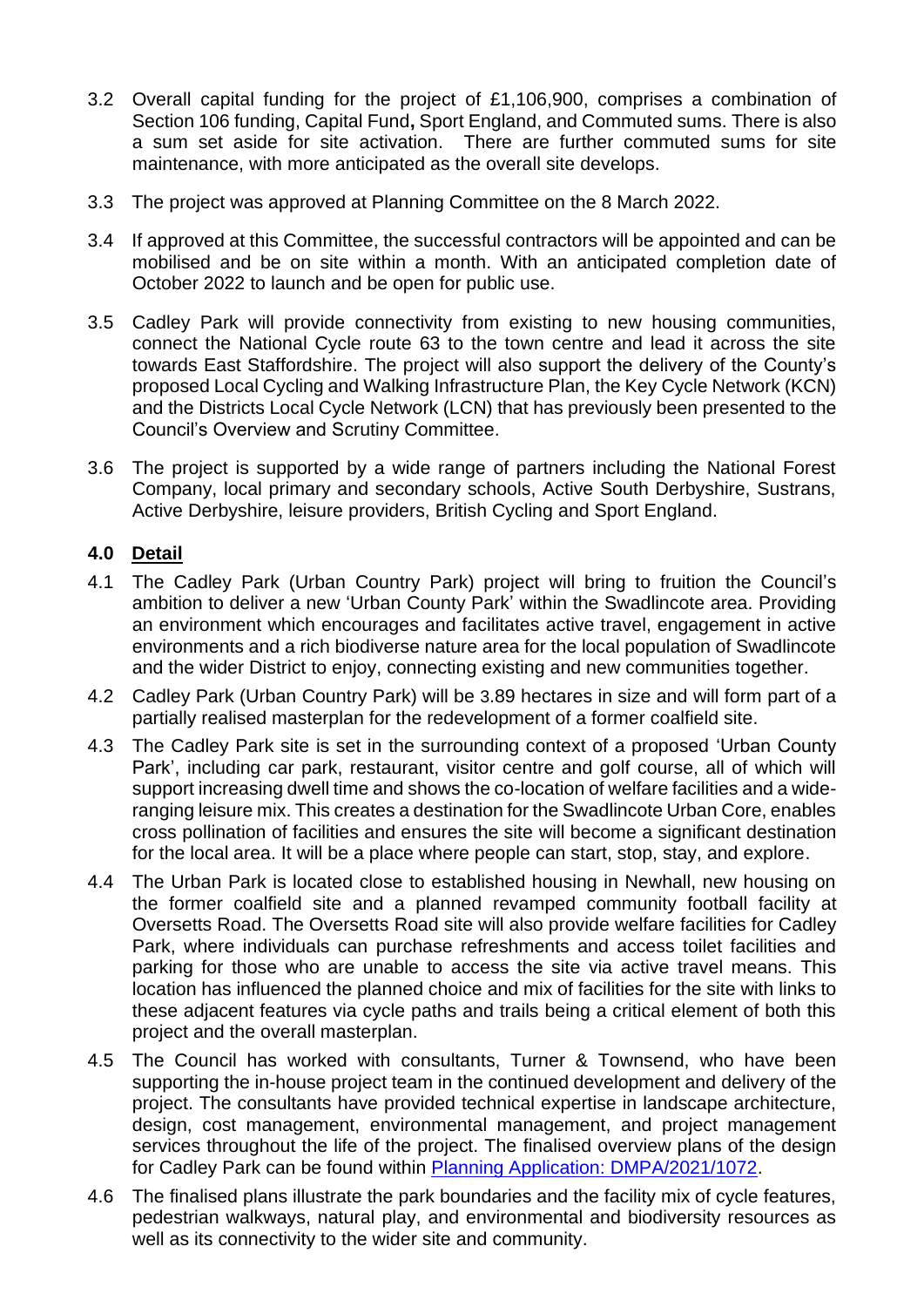Key cycle features include:

- Circular family route for cycling / scooting
- Pump track
- Learn to ride zone

Additional features include:

- Cycle paths and footpaths for active travel to, from and across the park providing connectivity to the facility mix and local town centre.
- A 'Wild Play' LEAP (Local Equipped Area for Play)
- Public Art
- Signage, way-markers and noticeboards
- Wildflower meadows
- Green corridors
- Habitat creation.
- 4.7 The full implementation of some of these additional features are aspirational and form part of the overall long-term vision and masterplan, which will be realised in later phases of the park development as and when additional funding is secured.
- 4.8 The original full aspirational vision, driven by the original brief given to the consultants, was costed at close to £1.7m. However, this vision and cost was value engineered to the present scheme (£1,106,900) which retains the key elements of the initial brief, whilst future-proofing the design to ensure it allows for expansion of the cycle features and introduction of other additional features at a later stage based on use, demand and/or availability of additional funding.
- 4.9 In relation to the management and maintenance, the consultants brief was to consider this as part of the design from the outset and the proposals reflect high quality robust features intended to last and require minimal, modest upkeep. Routine maintenance such as litter collection and general grounds maintenance will be undertaken by the Council's ground's maintenance team, although the new park will have a natural feel with low maintenance landscape features. There are sufficient commuted sums to cover the first 10-15yrs of anticipated management and maintenance. When surrounding housebuilding is sufficiently complete and occupied (which it is currently anticipated under two years) then further commuted sums, that will be specifically ringfenced for the site, will be released.
- 4.10 The project was approved at Planning Committee on 8 March 2022.
- 4.11 Part of the planned attraction of the cycling features and the park in general, is their location within and adjacent to interesting environmental features such as the watercourses, sympathetic tree planting and wildflower areas.
- 4.12 Following a successful bid into the British Cycling Places to Ride process Sport England has awarded the Council a grant of £149,300 towards the project, which will form part of the overall funding package of the park including capital costs and some costs towards activation of the site once completed.
- 4.13 The Sport England grant is crucial in being able to successfully deliver this new, additional park with Swadlincote urban core. The grant will support the development of a family cycle route, pump track and learn to ride zone within the park which has been an aspiration for the Council for many years.
- 4.14 Various Committees have previously approved S106 funding and a Capital bid (8 October 2020) towards the costs of delivering Cadley Park (Urban Country Park) project.
- 4.15 Delays to the deliverability of the park have been by-in-large due to the impact of the pandemic. However, more recently due to technical matters relating to Great Crested Newts, which officers have resolved via District Level Licence (DLL) application and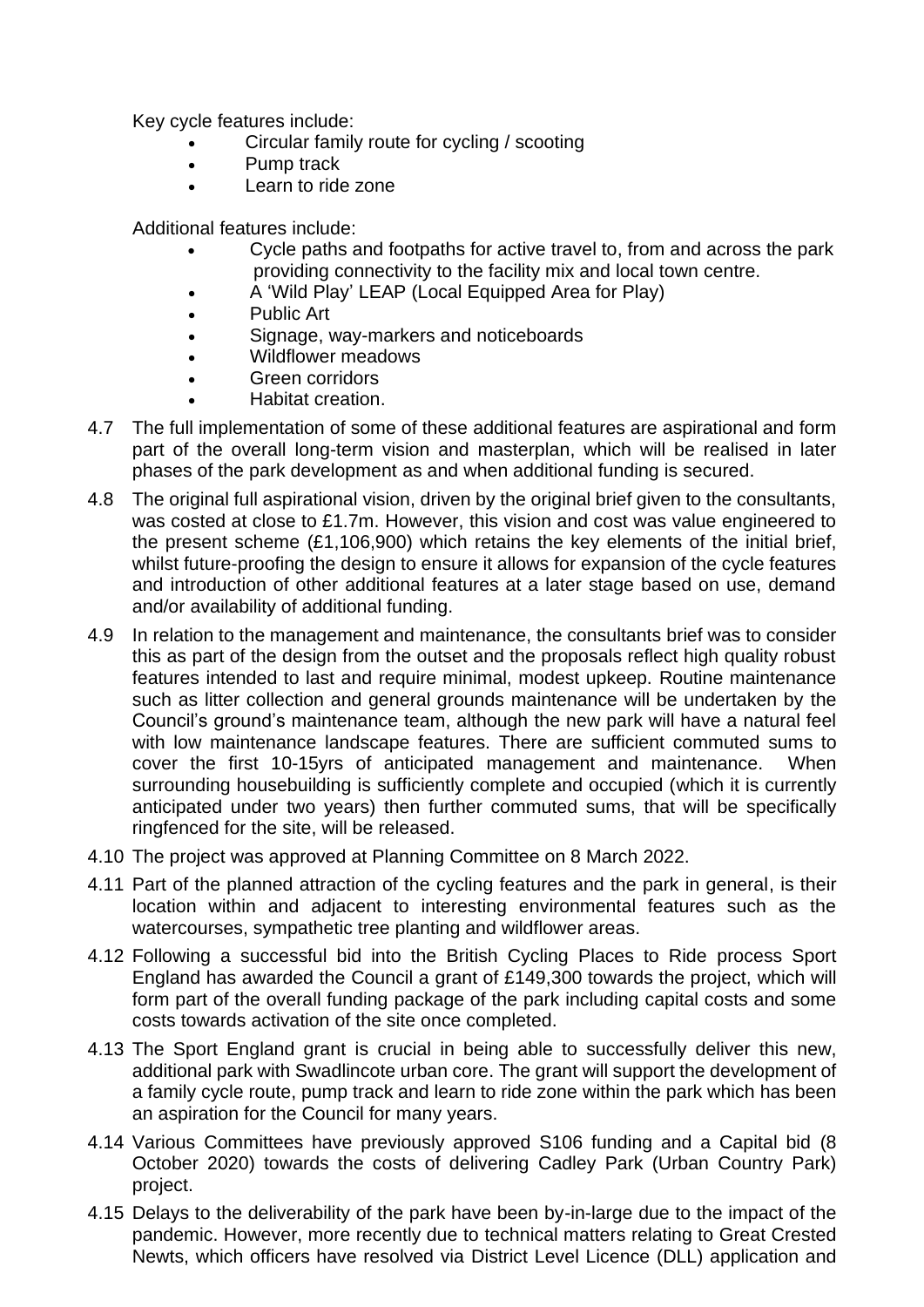approval from Natural England. This has incurred additional expenditure of £11,400 and is included within section 5.1.

- 4.16 Cadley Park will provide connectivity from existing to new housing communities, connect the National Cycle route 63 to the town centre and lead it across the site towards East Staffordshire. The project will also support the delivery of the County's proposed Local Cycling and Walking Infrastructure Plan, the Key Cycle Network (KCN) and the Districts Local Cycle Network (LCN) that has previously been presented to scrutiny committee.
- 4.17 The project is supported by a wide range of partners including the National Forest Company, local primary and secondary schools, Active South Derbyshire, Sustrans, Active Derbyshire, leisure providers, British Cycling and Sport England.
- 4.18 The current project is known Cadley Park (Urban Country Park), which is adjacent to the Cadley Park development. Therefore, officers seek approval for a permanent name for the new park. Considering this year is also Her Majesty's the Queens Platinum Jubilee year, members may wish to consider such names as;
	- Cadley Park
	- Cadley Jubilee Park
	- 70 Park
	- Queen's Green
	- Queen's Park
	- Jubilee Park
	- Platinum Park
	- Elizabeth Park
	- Queen Elizabeth Park\*

*\*Noting that that if members wished to name it Queen Elizabeth Park, formal permission may be needed.* 

4.19 If the recommendations are approved by this Committee the appointed contractors can formally be instructed, mobilised, and begin work on-site within a month. This would provide an anticipated completion date of October 2022 and be open for public use.

# **5.0 Financial Implications**

- 5.1 The overall current project costs are £924,641.66 which includes an estimated 6.9% increase in construction fees due to market conditions.
- 5.2 The spend to date on the project totals £127,235.
- 5.3 The funding package below allows for project contingency fund of approximately.17% and any surplus sums will revert to maintenance costs for the park, if not needed in the capital phase of the project.
- 5.4 The funding package for this project is:

Capital Funding £391,560 S106 £366,040 Sport England £149,300 Commuted Sums £200,000 **Total: £1,106,900**

- 5.5 Committees have previously approved the funding to this project through S106 funds and through the Council's capital programme (8 October 2020).
- 5.6 The Commuted Sum of £200,000 listed above is a proportion of the combined total commuted sums of £552,000 (which consists of two individual amounts of £122,000 and £430,000) currently identified for Cadley Park (Urban Country Park) project.
- 5.7 The specific S106 agreement 9/2014/0888 (£430,000) relating to this element of the agreement is *"a contribution towards the cost of the carrying out and subsequent*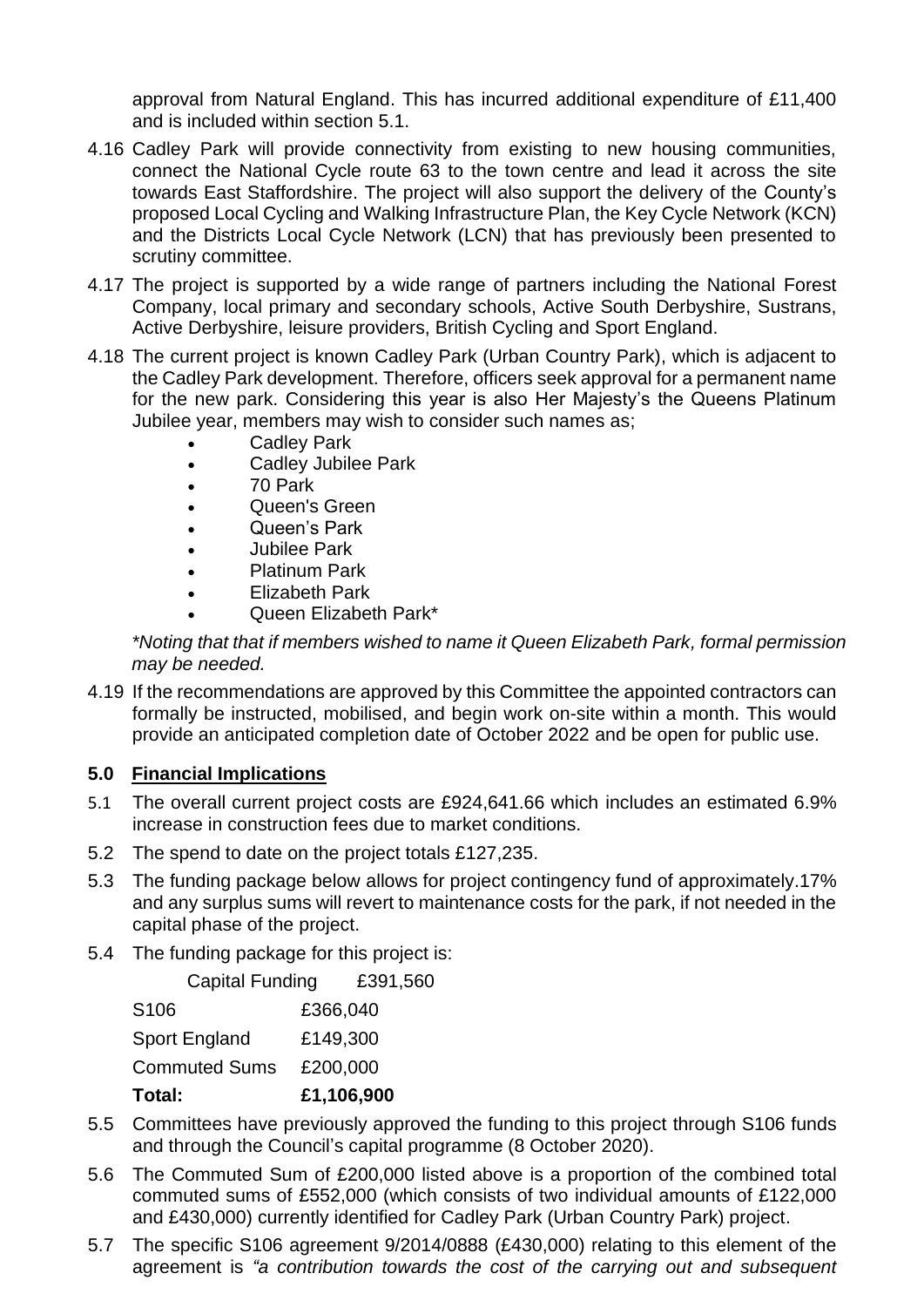*maintenance of the Urban Park Works by the Council"*. £200,000 of this sum is being used to fund the construction of the park leaving the remaining funds to fund the future management and maintenance of the park. Further commuted sums from the surrounding housebuilding will be specifically ringfenced for site maintenance for further ongoing maintenance.

- 5.8 The Sport England grant is an essential piece of the overall funding package that will result in the overall Cadley Park (Urban Country Park) project being realised. £24,377 of the Sport England funding is a contribution to activation of opportunities at the site once it is launched.
- 5.9 Any remaining commuted sums will be available for the ongoing maintenance of the site into the future.
- 5.10 It is recommended that the Committee receives and approves the updated funding package for Cadley Park (Urban Country Park) project adjacent to William Nadin Way.

# **6.0 Corporate Implications**

### **Employment Implications**

6.1 None

### **Legal Implications**

6.2 If the Council was unable to fully delivery the Cadley Park project, then the Council could be liable to pay back all or part of grant funding from Sport England. It should be noted Cultural and Community Services (CCS) has an excellent track record and reputation of delivering Sport England funded programmes.

#### **Corporate Plan Implications**

6.3 The project will support the Council to deliver services to the residents of South Derbyshire and fulfil elements of Our Environment, Our People and Our Future themes of the Corporate Plan.

### **Risk Impact**

6.4 The Corporate and Departmental risk registers will be updated with any risks identified if they arise from this report.

### **7.0 Community Impact**

#### **Consultation**

- 7.1 This project will make positive contributions to the Active South Derbyshire Physical Activity, Sport and Recreation Strategy 2017-2022 and all key themes within the Sustainable Community Strategy - Children and Young People, Healthier Communities, Safer Communities, Stronger Communities and Sustainable Development. These documents were developed in consultation with South Derbyshire citizens and organisations.
- 7.2 Consultation also took place with a wide range of partners and local school children to seek their views, ideas, and options for the overall park design.

### **Equality and Diversity Impact**

7.3 This project will provide the opportunity for South Derbyshire residents to access a free modern and engaging environment to socially connect, be active and lead happy and healthy lives.